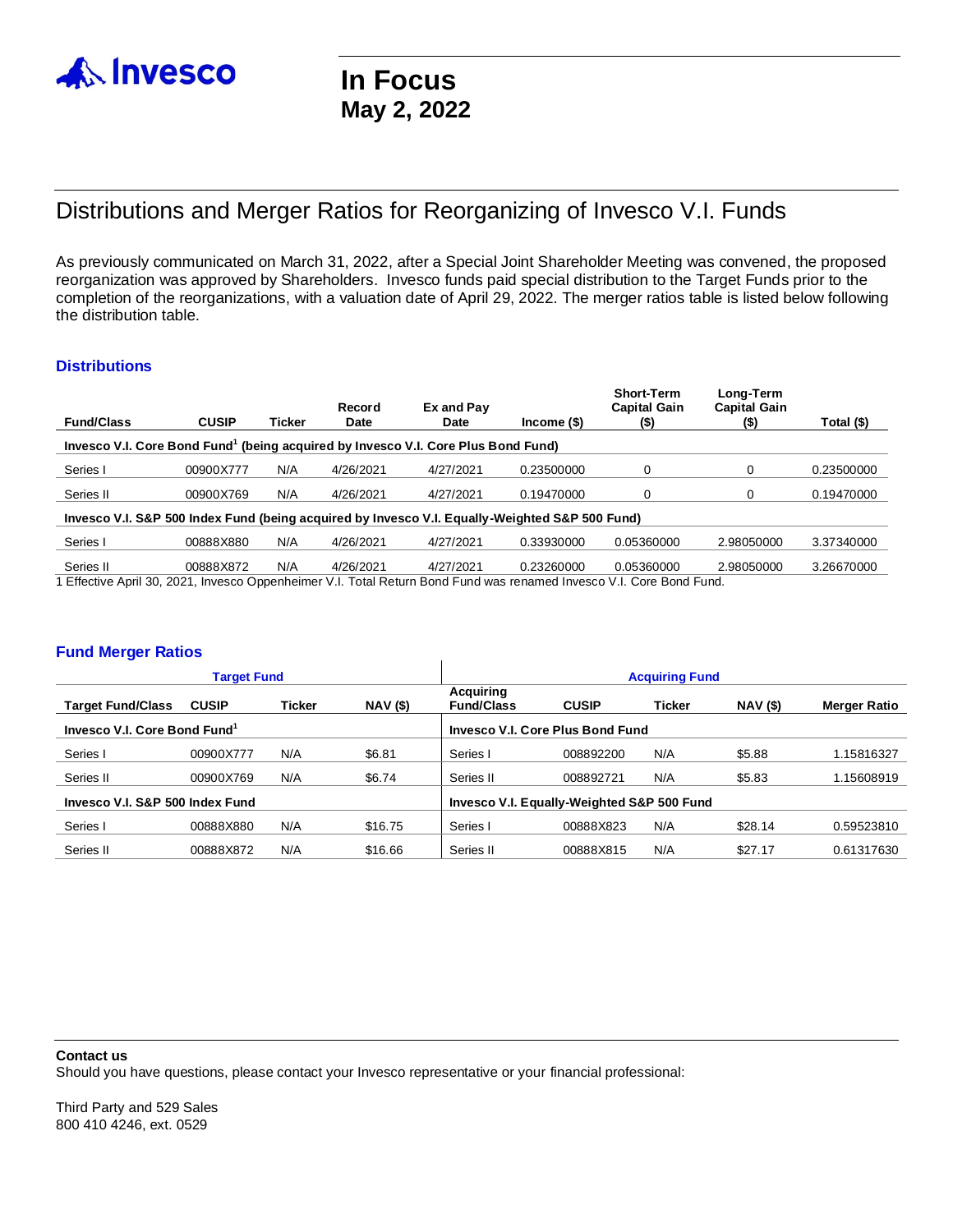#### **About risk**

For complete details about the risks associated with these Funds, see the Funds' prospectuses.

# **NOT A DEPOSIT | NOT FDIC INSURED | NOT GUARANTEED BY THE BANK | MAY LOSE VALUE | NOT INSURED BY ANY FEDERAL GOVERNMENT AGENCY**

# **Important Information about Variable Products**

This content is provided for informational and/or educational purposes only and does not constitute a recommendation of the suitability of any investment strategy for a particular investor. Investors should consult a financial and/or tax professional before making any investment decisions if they are uncertain whether an investment is suitable for them.

Invesco Variable Insurance Funds are available solely as underlying investment options for variable life insurance and variable annuity products issued or administered by life insurance companies. This information is provided to help investors consider the objectives, risks, charges, and expenses associated with these underlying investment option(s). Investors should contact their investment or insurance professional for important information about the variable life insurance and variable annuity products that hold these investment options. **Invesco Distributors, Inc. does not offer any variable products.**

Shares of Invesco Variable Insurance Funds have no sales charge and are offered at net asset value ("NAV"). These Funds are available solely as an underlying investment option for variable life insurance and variable annuity products issued or administered by life insurance companies. The insurance company actually owns the Shares of the Funds. Investors do not buy, sell or exchange Shares of the Funds directly, but choose investment options through a variable annuity contract or variable life insurance policy. The insurance company then invests in, sells or exchanges the Shares of the Fund according to the investment options chosen by the investor. Fund returns do not reflect fees and expenses of any variable annuity contract or variable life insurance policy and would be lower if they did. Those expenses and fees are determined by the offering insurance company and will vary. Please refer to specific performance reporting from the issuing insurance company for returns that reflect such charges.

Withdrawals of taxable amounts from variable annuity contracts prior to age 59½ may be subject to an additional 10% federal tax penalty as well as income tax. Amounts withdrawn from a variable insurance contract will reduce the death benefit and withdrawals of earnings will be subject to income tax.

Fund performance reflects any applicable fee waivers and/or expense reimbursements. Had the adviser not waived fees and/or reimbursed expenses currently or in the past, returns would have been lower. See the current prospectus for more information.

The returns for the Series shown do not reflect the deduction of fees and expenses associated with variable products, such as mortality and expense risk charges, separate account charges, and sales charges imposed by insurance company separate accounts. Such fees and expenses would reduce the overall returns shown and vary by insurance companies. Please refer to the variable product's annual report for performance that reflects the deduction of the fees, expenses and other charges imposed by insurance company separate accounts.

No representation is made, and no assurance can be given, that any investment's results will be comparable to the investment results of any other product with similar investment objectives and policies, including products with the same investment professional or manager. Differences in portfolio size, investments held, contract and portfolio expenses, and other factors, can be expected to affect performance.

# **About Variable Products**

Issued by insurance companies, variable annuity and variable life insurance contracts allow investors to accumulate money on a tax deferred basis for long-term financial goals. Mortality and expense risk charges (which compensate the insurance company for insurance risks it assumes under the contract), surrender charges (typically levied if a contract holder cancels the contract within a certain period following initial purchase), and an annual maintenance charge are among the fees and expenses typically associated with these types of variable products.